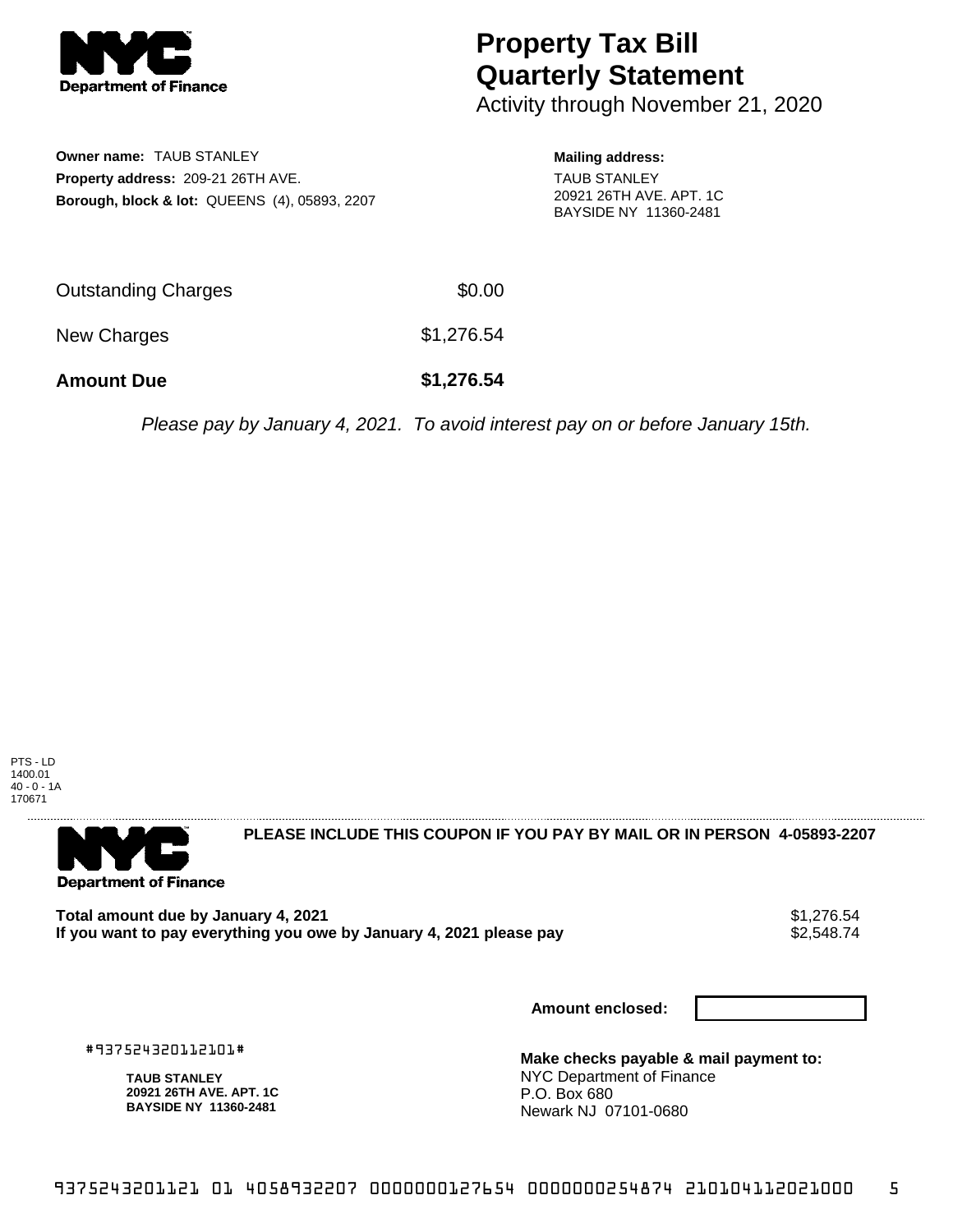

| <b>Billing Summary</b>                                                                                         | <b>Activity Date Due Date</b> |                     | Amount       |
|----------------------------------------------------------------------------------------------------------------|-------------------------------|---------------------|--------------|
| Outstanding charges including interest and payments                                                            |                               |                     | \$0.00       |
| Finance-Property Tax                                                                                           |                               | 01/01/2021          | \$1,293.34   |
| <b>Adopted Tax Rate</b>                                                                                        |                               |                     | $$-16.80$    |
| <b>Total amount due</b>                                                                                        |                               |                     | \$1,276.54   |
| <b>Tax Year Charges Remaining</b>                                                                              | <b>Activity Date</b>          | <b>Due Date</b>     | Amount       |
| <b>Finance-Property Tax</b>                                                                                    |                               | 04/01/2021          | \$1,293.34   |
| <b>Adopted Tax Rate</b>                                                                                        |                               |                     | $$-16.80$    |
| Total tax year charges remaining                                                                               |                               |                     | \$1,276.54   |
| If you want to pay everything you owe by January 4, 2021 please pay                                            |                               |                     | \$2,548.74   |
| If you pay everything you owe by January 4, 2021, you would save:                                              |                               |                     | \$4.34       |
| How We Calculated Your Property Tax For July 1, 2020 Through June 30, 2021                                     |                               |                     |              |
|                                                                                                                |                               | Overall             |              |
| Tax class 1A - Condo Unit in 1-3 Story Bldg                                                                    |                               | <b>Tax Rate</b>     |              |
| Original tax rate billed                                                                                       |                               | 21.1670%            |              |
| New Tax rate                                                                                                   |                               | 21.0450%            |              |
| <b>Estimated Market Value \$681,549</b>                                                                        |                               |                     |              |
|                                                                                                                |                               |                     | <b>Taxes</b> |
| <b>Billable Assessed Value</b>                                                                                 |                               | \$27,554            |              |
| <b>Taxable Value</b>                                                                                           |                               | \$27,554 x 21.0450% |              |
| <b>Tax Before Abatements and STAR</b>                                                                          |                               | \$5,798.76          | \$5,798.76   |
| Enhanced Star - School Tax Relief                                                                              |                               | $$-3,280.00$        | $$-659.00**$ |
| Annual property tax                                                                                            |                               |                     | \$5,139.76   |
| Original property tax billed in June 2020                                                                      |                               |                     | \$5,173.36   |
| <b>Change In Property Tax Bill Based On New Tax Rate</b>                                                       |                               |                     | $$ -33.60$   |
| ** This is your NYS STAR tax savings. For more information, please visit us at nyc.gov/finance or contact 311. |                               |                     |              |

Please call 311 to speak to a representative to make a property tax payment by telephone.

## **Home banking payment instructions:**

- 1. **Log** into your bank or online bill pay website.
- 2. **Add** the new payee: NYC DOF Property Tax. Enter your account number, which is your boro, block and lot, as it appears here: 4-05893-2207 . You may also need to enter the address for the Department of Finance. The address is P.O. Box 680, Newark NJ 07101-0680.
- 3. **Schedule** your online payment using your checking or savings account.

## **Did Your Mailing Address Change?**

If so, please visit us at **nyc.gov/changemailingaddress** or call **311.**

When you provide a check as payment, you authorize us either to use information from your check to make a one-time electronic fund transfer from your account or to process the payment as a check transaction.